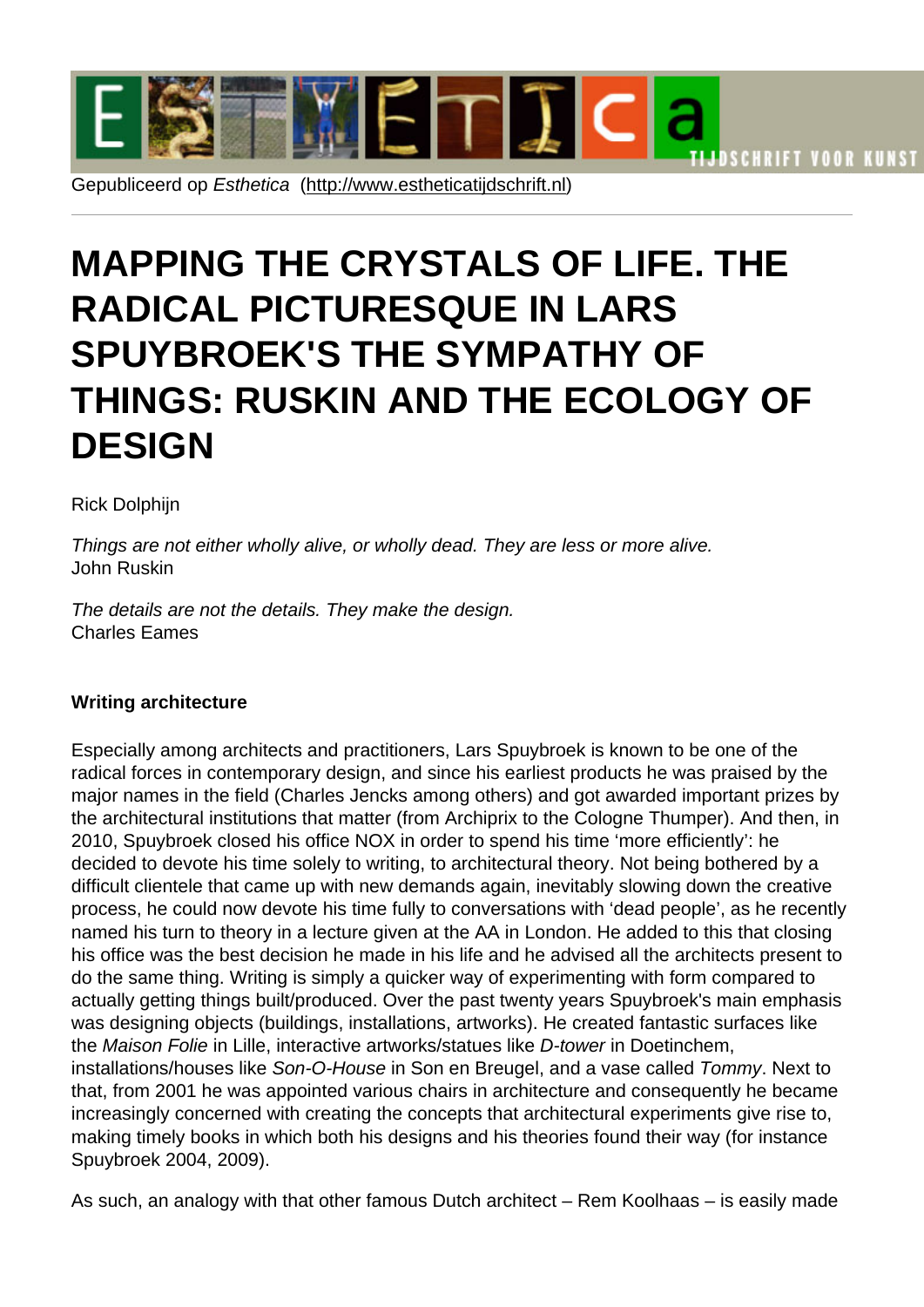here, though it is also clear that they appear to be travelling in opposite directions: Koolhaas was very much into research at the start of his career (think of his magnum opus Delirious New York, Koolhaas 1978), whereas now he seems to spend most of his time designing buildings and urban areas. Spuybroek moves in the opposite direction. Another difference between Koolhaas and Spuybroek appears both in their designs and in their writings, though I will focus primarily on their writings here. Koolhaas' architectural innovations set out a cultural analysis in which a 'sociology of form' is being developed. Very much in line with how architectural theory, especially since the 1990's, went more cultural, Koolhaas too seems to practice a major critique of form always in search for those forces (potentially) active in the built environment that caused a new (emancipated) kind of people to emerge (Fraser 2005, 138). Major concepts he brought forward, such as 'the generic city' and 'BIGNESS', are proposing a tactics that are 'those of spatial transgression within different cultural contexts, as in the public right of way that is to snake through the CCTV headquarters in Beijing, or embedded spatial redundancy, as in the wastage of retail volume in the Prada store at Rodeo Drive, Los Angeles' (idem, 320).

Koolhaas' buildings and writings definitely continue to give a new impulse to theory (architectural theory, aesthetics) as he, in a Virilio-like style, demands that we think architecture or form in terms of an ongoing accident always in process at the margins of our (modernist) focus. Especially in his later written work, Koolhaas emphasizes the cancerous growth of the suburbs, the shopping mall, and the megalopolis (from Lagos to the Pearl River Delta). Koolhaas is the ethnographer whose observations confront us with uneasy conclusions, with a keen interest in the 'inhumanness' of business districts, of ultrafast design practices (I once conceptualized his theories on Shenzen as 'photoshoppolis' (Dolphijn 2005)) and pop culture. Together with Sanford Kwinter, Saskia Sassen, Hans Ulrich Obrist, Stefano Boeri and Anthony Vidler, Koolhaas's new sociology of form delivered a sharp critique on the modernist heritage in architecture and the humanist logic that it (implicitly) preferred.

Spuybroek too has major issues with how the idealist or even 'fascist' ideas of for instance Bauhaus tend to push all design towards the undecorated empty white cube, a space that cannot be felt anymore, that refuses to become part of a life. Yet instead of opting for a sociology of form, in search for the inhuman to distort or rethink humanity, Spuybroek is much more interested in what we could call an 'ecology of variation', an inhuman vitalism that reminds us of a crucial concept that the postmodern Koolhaas and his modern predecessors banned from their theories: beauty. For rather than breaking up the opposition between the human and the inhuman, the city and the countryside, perhaps even between beauty and ugliness, and using form in order make this happen, Spuybroeks interest in beauty (and not in the sublime) not so much critiques but wards off all of the modernist oppositions in the first place. Much more a (non-)philosopher, in line with Laruelle, than a sociologist, Spuybroeks interest in beauty brings us to rethink form itself. Instead of focusing on how the objects act upon us and reinvent us, Spuybroek is in the first place interested in the much broader issue of how matter happens. Crucial in this, is the claim that matter only happens beautifully. This means that it is only in actualizing beauty one way or the other that 'something might happen'.

## **Sympathy**

Spuybroek has always been interested in the myriad of unforeseen ways in which beauty kicks in. Saving us from mechanicism and organicism that still dominates architecture, and both of which he detests (2009, 38), his designs have always been created around the idea of making-beauty-happen. This is never a single trajectory but rather asks for a radical opening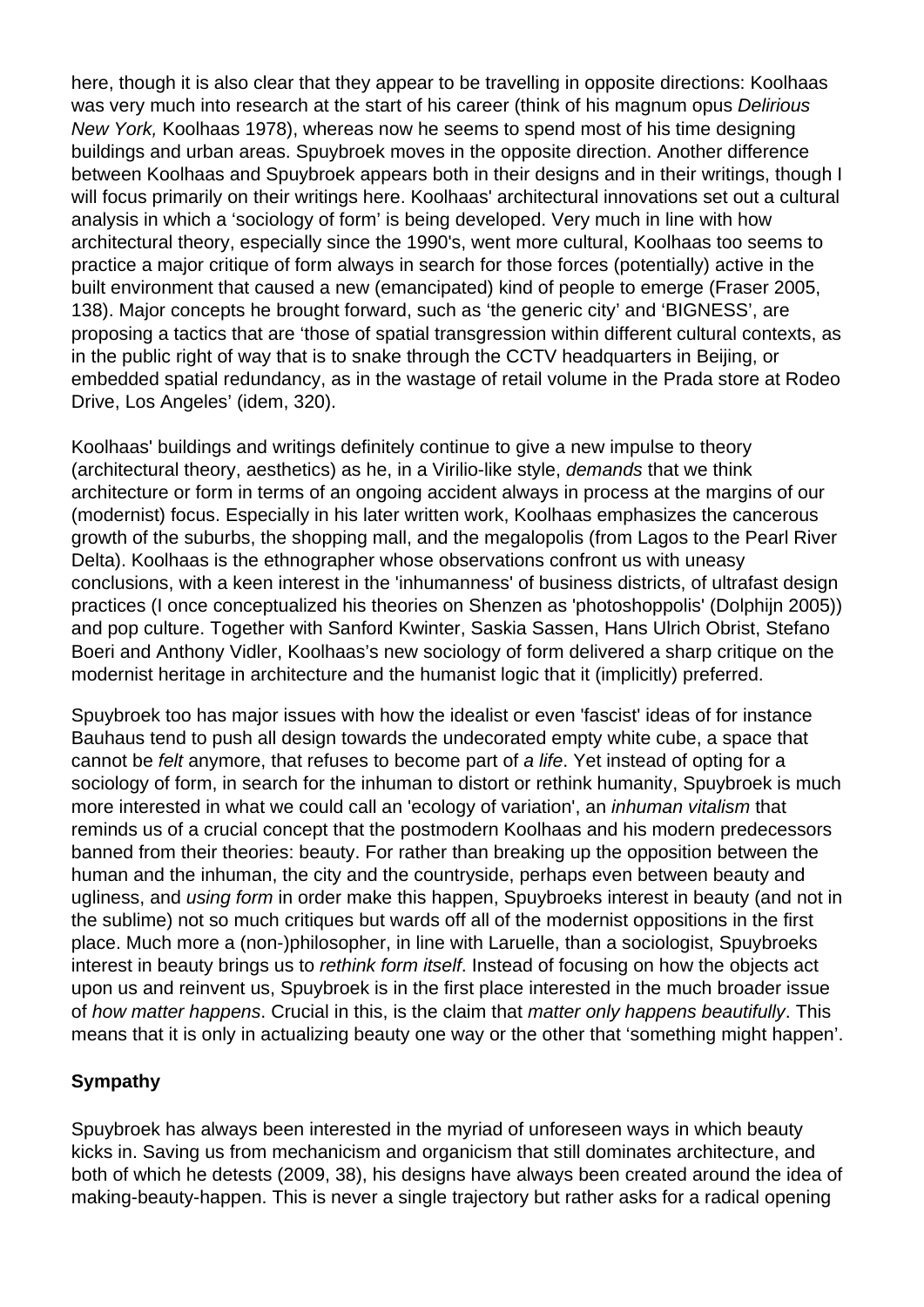up of all possible form, since beauty might happen in many different ways. The Son-O-House for instance, is a house, with its different rooms, its different possibilities for usage. Yet it is a house gone mad. It is radically contingent housing. A schizo-house. Its multiplied surfaces (holey surfaces, multiple layerings and radical curvability) and the soundscapes entangled in it, un-organize 'the house' with every step we take, while it de-mechanizes each of our movements, proposing a different inhabitation, a different (and new) type of life even as it proposes its 'inhabitant' to be 'intermeshed and conjoined with all that surrounds her architectural surround' (Gins and Arakawa 2006, 28). It is a new unorganized, demechanized motor schema.

What his designs (like the Son-O-House) are calling out for, and what he now considers to be a crucial concept in understanding how beauty gives form to life, is 'sympathy'. His newest book The Sympathy of Things can be read as a manifesto for this old and beautiful concept that stresses the intra-action by dint of which the individual objects are. Sympathy, in short, 'is what things feel when they shape each other' (2011, 9). Sympathy aptly serves as the fulcrum of Spuybroeks vitalism.

In sharp contrast to Koolhaas' focus on the new, on the post-modern, implicitly and explicitly critiquing the old, Spuybroek does not critique but rereads the modernist bias thus uncovering a minor history of architecture that tells us a very different story compared to what the History of Architectural Theory has been telling us for the past two centuries. As the title of the book already tells us, the theories of the 19th century art critic John Ruskin are central to this project, but also William James, Henri Bergson, Wilhelm Worringer and Charles Darwin are crucial to Spuybroeks ecology. Rewriting their ideas on form, on matter, on difference and on human subjectivity, Spuybroek indeed shows us how 'sympathy' – revitalizing the way this concept was not yet 'humanized' at the end of the nineteenth century – gives form to us and to the world around us: sympathy might happen between us and a vase, between a wasp and an orchid, between the oceans and the moon.

Coming back to architecture, Spuybroek shows us how the undecorated empty white cube has always already been a false ideal, a deadly idea even, to speak with Arakawa and Gins: a transcendentalism that had very little to do with how life takes place. Finding his soul mates in Romantic aesthetics, rewriting their architecture, their ideas on design, as it was always involved with the sympathy of things (to come), can help us 'find our ways back to beauty', as Spuybroek promises us in the introduction, to the power of creation. Thus he works towards a genuine romantic aesthetics, rewriting Fichtes idea that aesthetics is the necessary starting point for the understanding of any 'spirit' (1992, 474), or turning back to Herder (from 1778): '[O]nly inner sympathy, i.e., feeling and transposition of our whole human self into the form that has been explored by touch, is the teacher and indicator of beauty' (Herder quoted in: Spuybroek 2011, 147).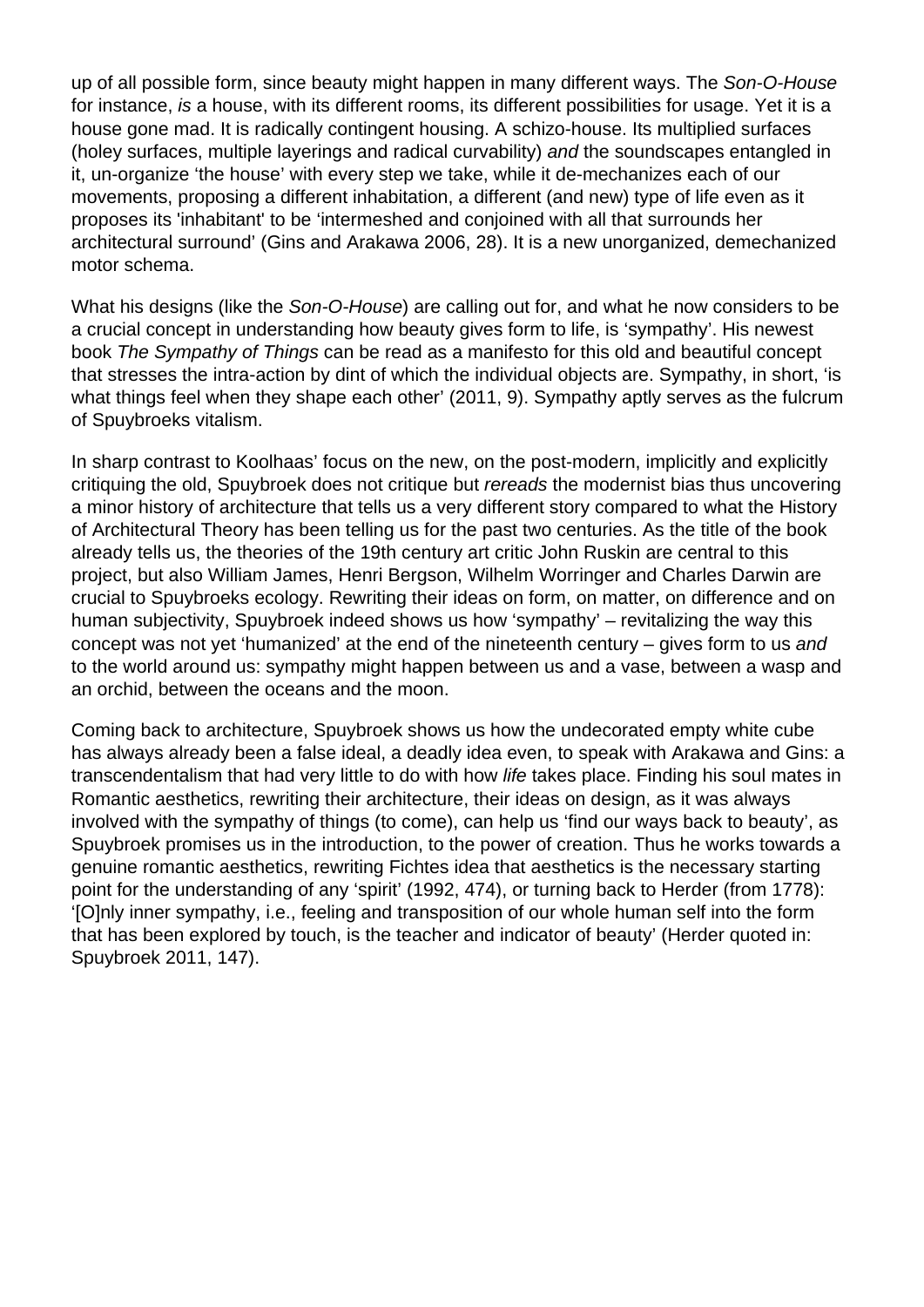Finding our way back to beauty equals finding our way back to life, out of idealism, and perhaps even out of modernism as a whole, as it dominated the twentieth century in architecture and society at large. Finding beauty/life means opening ourselves up (again) to the pleas of matter, to the creative forces of the unforeseen, and the ever changing imagery that it possibly produces. Spuybroek, like his nineteenth century predecessor Ruskin (whose writings on art history indeed show a similar need for embracing beauty/life, rejecting the horrors of idealism) thus puts great emphasis on Gothic design and the crucial role this myriad of styles played in the history of design as opposed to its contemporary idea of form, Roman Classicism (much more favored by modernism). Especially the Gothic ornament in that sense, needs our fullest attention.

We, modernists, all remember that it was by all means the ornament which was explicitly excluded from architecture by modernism. Spuybroek reminds us that in search for the purification of the object, it was in fact Adolf Loos who wrote 'Ornament und Verbrechen' (Ornament and Crime), declaring the ornament the enemy of form, or, which comes down to the same thing, considering the ornament that which disturbs the Cartesian Line. Inspired by theories of William Morris (and not by Owen Jones), Spuybroek rereads the ornament to propose to us a wholly other history, claiming that 'Ornament is profoundly related to matter, to the way it structures itself as it undergoes forces, be they natural or technological, which is a complicated way of saying that ornament and texture share the traces of being made, of the constant reconfigurations of matter.' (2011, 77) In other words: 'Nothing passes through undecorated' (idem, 96). Ornament then, as Spuybroek conceptualizes it, is not 'added to' a structure, but rather creates the transversal movements that make structure in the first place. This is definitely the most thought provoking and radical outcome of Spuybroeks notion of beauty: beauty is both ornament and structure (or as he puts it: 'in the Gothic, ornament acts like structure and structure acts like ornament (idem, 44, emphasis in original)). It is beauty that works, beauty is use, and it simply cannot be isolated and condemned. His study of Gothic ornamentation proves this entanglement, showing us how tesselation (from two to one dimension) and ribboning (from one to two dimensions) make spatiality.

Elsewhere Spuybroek put it in different words claiming that '[i]t is not only a changefulness of columns, vaults, or traceries in themselves, but also one in which columns transform into vaults into traceries' (idem, 25). In more mathematical terms, praising variability, he adds to this that: 'Variability within an element leads to variability between elements. This makes the Gothic more radical than any other architectural style up to the present day.' (idem, 26) In the end then, he comes up with a term that nicely links the Gothic to contemporary practices, talking of the digital nature of gothic, where the digital not necessarily refers to electronically computed but rather to the type of variation that forms the flexible rib. Referring to Bergsons idea of variation both in terms of difference in degree and in difference in kind, Spuybroek emphasizes that the simple behavior of individual elements (the smallest geometrical modulations that practice a difference in degree) leads to complex and irreducible collective behavior (with a new and unique beauty that reveals a difference in kind).

## **Aesthetics**

Rewriting the notion of the ornament as the transversal key to Gothic vitalized geometry, necessarily converting physical movement into abstract structure, allows Spuybroek in the second half of his book, to create a general theory of aesthetics, or, 'a radical picturesque' as he would call it. Still emphasizing 'sympathy', which he prefers over Worringers 'empathy' (as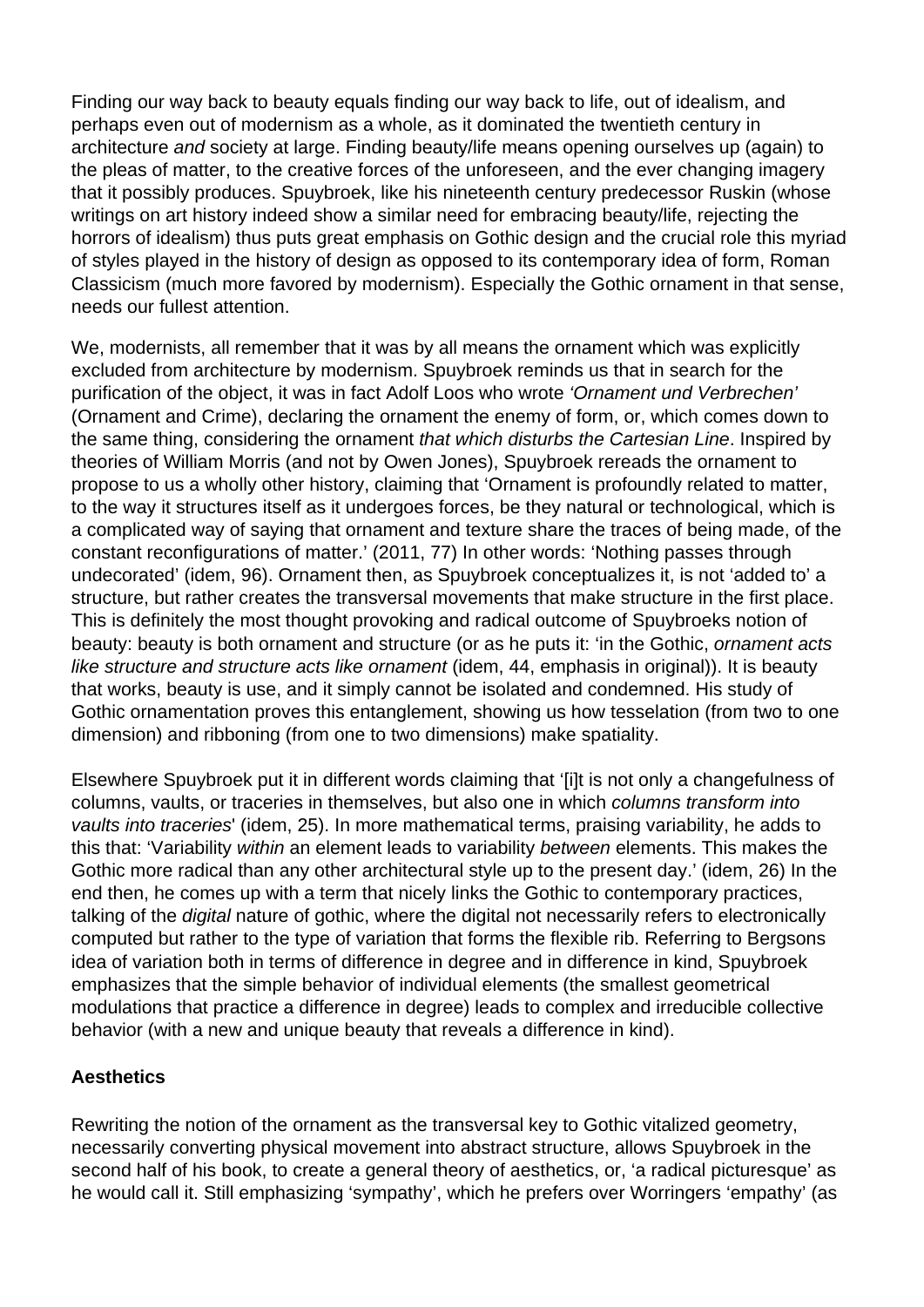is too antropocentric, or as he puts it:'Sympathy is abstraction and empathy unseparated.' (idem, 177)) Spuybroek searches for new concepts for his vitalist aesthetics. Showing us that there is thought in matter, the second part of his book naturally builds on the forms developed in the first part, that has already indicated the aesthetic theorizing to come, that is, the speculative aesthetics that comes with the artificial forms and processes from which life happens.

Building on an analysis of variation and difference in form (from the Gothic to the ornament, from snowflakes to 19th century wallpapers and from his own contemporary designs to old fashioned hingework), Spuybroek – following mainly William James – is able to extract the concepts that deepen out this Romantic emphasis on feeling. On top of that, and contrary to contemporary historiography, Spuybroek shows us that Romanticism is in itself always already a materialist philosophy especially if we filter out the Kantian and the idealist heritage that blurred (or overcoded) its history. Similar to how scholars such as Birgit Mara Kaiser (2011) from a Deleuzian perspective, and Ian Hamilton Grant (2008) from a speculative realist perspective, reread Kleist and Schelling respectively today, Spuybroek's analysis of form shows us a radically different Romanticism. It is a Romanticism that first of all refuses the interference of a God and its aftermath (i.e. its humanism) when it comes to setting up an aesthetics:

In the two hundred years since Paley, we have slowly surrendered ourselves to the opposite aesthetics, that of the sublime, which became the sole norm of the twentieth century. After taking God out of the equation, we seemed occupied more with the void he had left behind than with things (Spuybroek 2011, 270).

Crucial is the role the body plays with the mind (after God), as this case shows us:

When I walk through a field and my attention is suddenly drawn to a few stones lying next to each other with a small plant growing between them, and I like what I see, what is that liking? [...] I am with the stones and the plant immediately, fitting into them [...] All relations are felt relations. The transitions are felt and the substances connected to us by feeling become known to us (idem, 152, emphasis added).

Isn't it fascinating that, after a meticulous analysis of form – thus in the first place moving away from William Paley (who, in 1802 kept looking for the absent designer responsible for design) – Spuybroek now writes us a speculative realist aesthetics warding off Immanuel Kant who told us that the object (after God?) can be thought but not known?

This claim that we can think the object in itself but cannot know it, is crucial to Kant's concept of beauty since it is in this void that he (Kant) develops his Subject ('I think') oriented idea of beauty. As Meillassoux puts it: '... the unknowability of reality-in-itself permits us to "think" that it is actually directed by a divine finality. Kantians see in beauty the sign of a possible existence of God, an existence that we cannot know but only suppose, and which we ought to require in such a way as to lend meaning to a universalist morality' (Harman 2011, 219). Spuybroeks materialist concept of beauty, which refuses to speak of a God, is profoundly different from that of the Kantians, and, with that, of its dominant conceptualization in Romanticism (strongly influenced by Kantian transcendentalism and German Idealism), since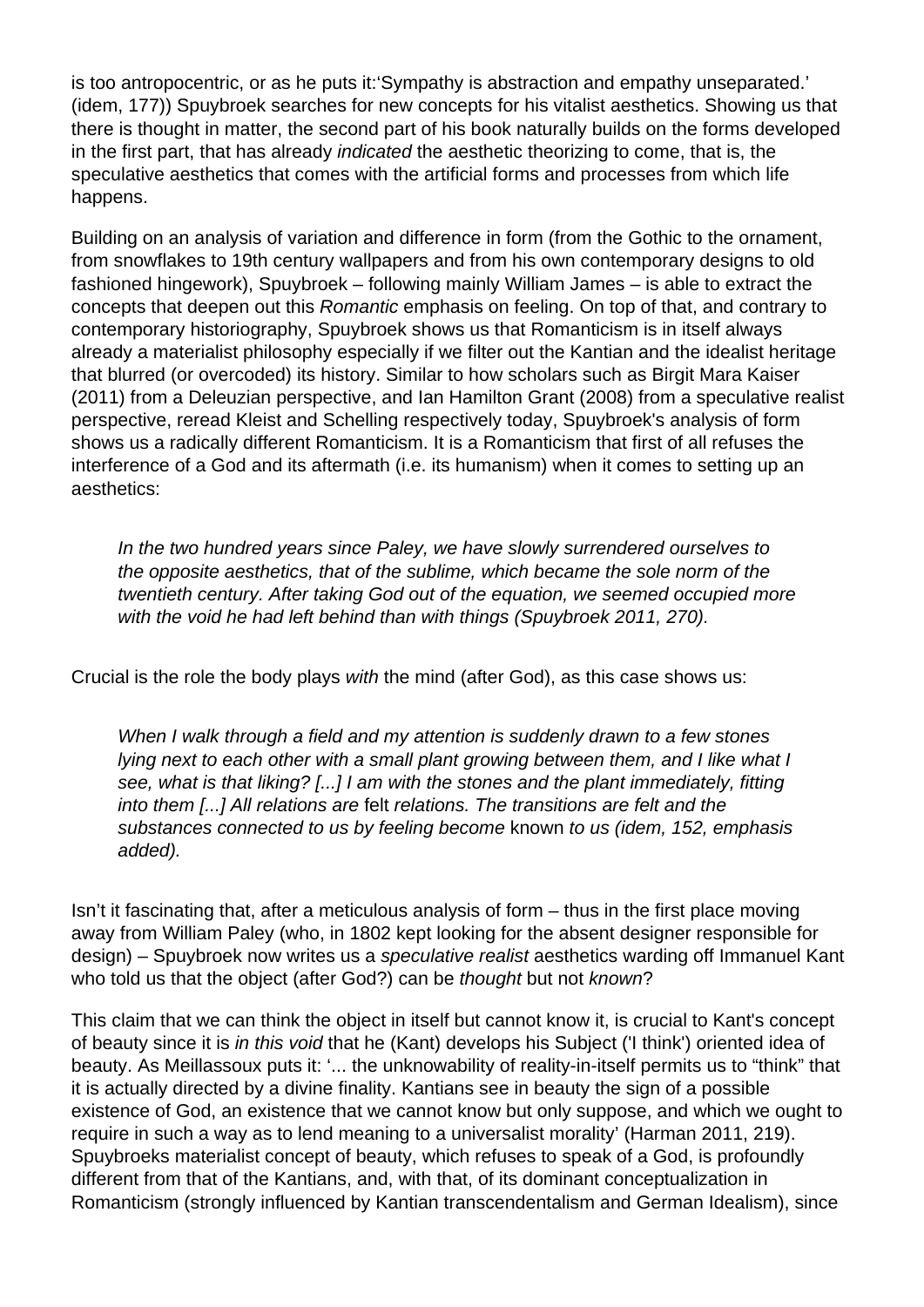it refuses to accept the existence of this gap and the subsequent idea that beauty comes with it. Spuybroek's abstract materialism is Meillassouxian yet not starting with (seventeenth century) rationalism, but rather with beauty, when he time and again shows us that we do have full access to things, but only aesthetically.

Without God, without the finity of thought, without the entrapment of the human in its consciousness and its language, in its ability to think but not know (architectural) form, Spuybroek, like some of his other classical sources (think especially of Bergson, Worringer and perhaps to a lesser degree James and Darwin) starts with beauty, with the power of creation that, like a gush of air, breathes life into all matter; giving it form, making it beautiful. Beauty or, as we could call it, 'sympathetic action' gives rise to All, including thought. It vitalizes thought to the pure potential of thinking as Whitehead would say. This time thought cannot be limited or obscured (by possibilities and impossibilities, by God and by Kantian Subjectivity). Thought can now go in any direction, it can travel any dimension (for instance through tesselation and ribboning), it can entangle in any type of surface (for instance through mosaic and fabric). And it will. This is what Deleuze means when he states: 'The pure positivity of the finite is the object of the senses, and the positivity of the veritable infinite is the object of thought' (1990, 279). An aesthetics is thus ontology.

This is why the Gothic, with which Spuybroek starts his book, is thus not just practicing a freedom of form with its infinite differences in degree and thus differences in kind. It is all about a freedom to think. Much more so than the Baroque (as Leibniz and Deleuze studied this) the jerking and jolting style of the Gothic, Spuybroek argues, with its infinite curvability, with its crafmanship, its configural variation, its perpetual novelty, *installs* the radical picturesque. Its variability between elements '... makes the Gothic more radical than any other architectural style up to the present day' (2011, 26). The Gothic, more than any other architectural style, gives rise to a radically different kind of thinking. And this thinking does not start where knowledge ends, it happens with creation. Thus Spuybroek notes: 'It is not the case that the theories of Ruskin and Worringer apply only to the ornament (although they seldom articulate this themselves); rather, the behavior of the lines, however small and thin they are, displays a structural and connective logic' (idem, 25). What follows then is a true Romantic aesthetics: 'I think we should view ecosystems as architectural interiors, as designed entities of feelings and spaces, furthermore, we should frame such a concept within Gothic ontology: is the interior capable of sustaining and structuring itself?' (idem, 326).

Deleuze and Guattari once stated 'Art begins not with the flesh but with the house. That is why architecture is the first of the arts' (1994, 186). Architecture, they state (with Cache) creates the frames which are not coordinates but part of the compound of sensations in which we are, in which thought takes place. Architecture, as Dubuffet also claims, is the first art brut. Spuybroek after Ruskin, calls this the savageness of the Gothic: ' "Savage" describes the workmen, the rough northern laborers, with their hands freezing, their heads in the mist and their feet in the mud, inevitably making 'mistakes' in their carving because of their 'rude' nature but also because of the open design system of the Gothic, which at certain points leaves them to decide what to do, or to hesitate suddenly, and ultimately present us with 'failed, clumsy' ornament' (2011, 13/4). The Gothic is the first of the architectures, is the very first of the arts.

This general ecology of design in the end then shows us that even nature, still a necessary point of departure for Kant's aesthetics, is now just as constructed as the arts. Paul Klee already noted that both are compositional realities and, somehow, have to be given rise to. By life. Ruskin himself knew this all too well: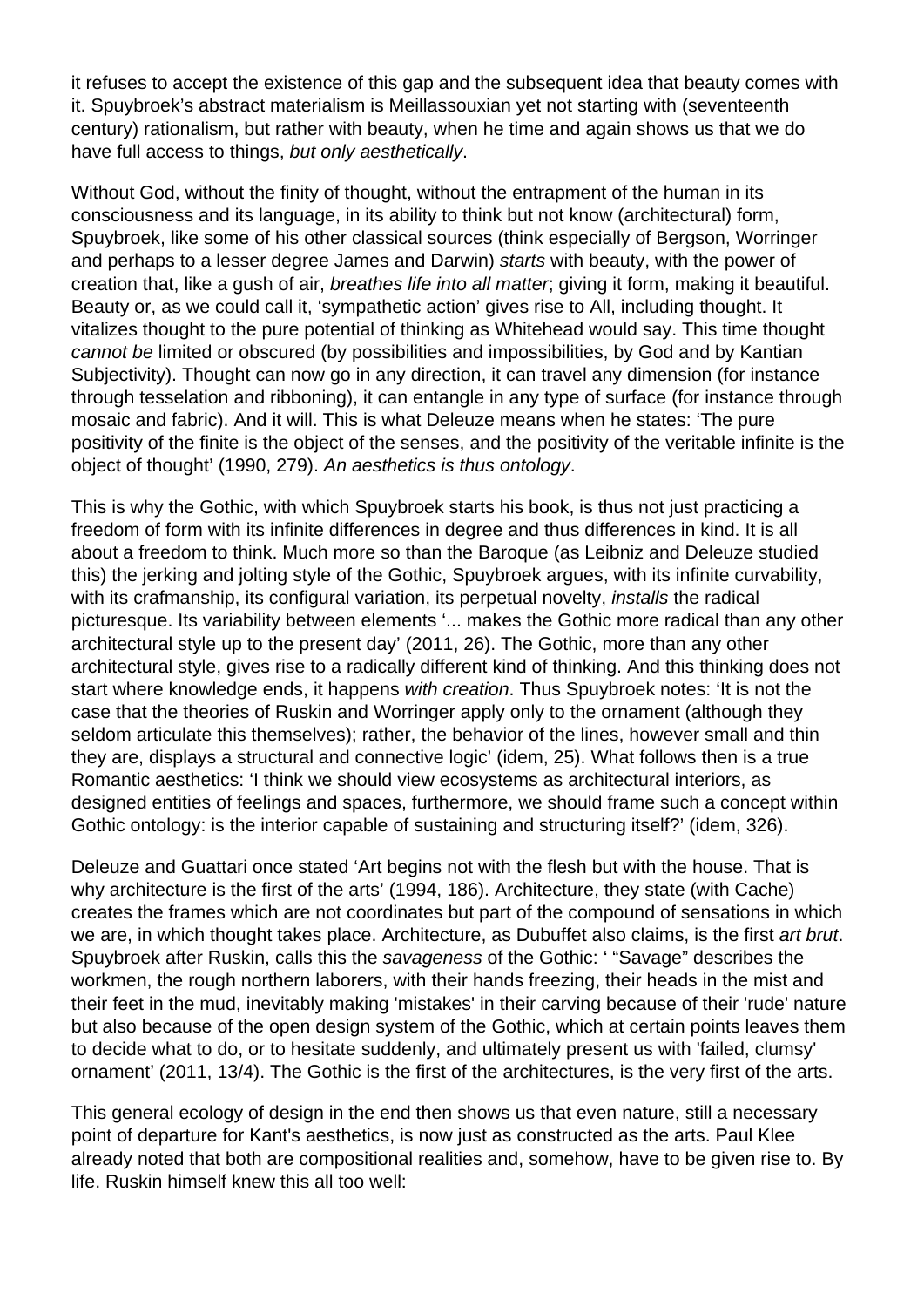And in all things that live there are certain irregularities and deficiencies which are not only signs of life, but sources of beauty. No human face is exactly the same in its lines on each side, no leaf perfect in its loves, no branch in its symmetry. All admit irregularity as they imply change; and to banish imperfection is to destroy expression, to check exertion, to paralyze vitality. All things are literally better, lovelier, and more beloved for the imperfections... (Ruskin 1854, 14)

To be created, to be given form or beauty, that is the ecology of design. In the 'patterns of interaction', as Gregory Bateson called them, all comes to be. To get rid of these patterns, to deny their existence, as Loos proposes, equals fascism, equals death. Gins and Arakawa's manifesto Making Dying Illegal. Architecture against Death: Original to the 21st century stresses a similar vitalism, claiming that '[c]hoosing to live within a tactically posed surround/tutelary abode will be counted as an all-out effort to go on living (2006, 25). This call for infinite variation, this plea for the radically unforeseen is also Spuybroek's wish, when he concludes the book stating that: 'I long for the day when I can see objects forming, like pools of mud, flowers on a wall or clouds in the sky, as pure products in context of pure productivity...' (2011, 333). It is a call for life itself.

\* The author would like to thank Lars Spuybroek for the long (obviously digital) and very inspiring conversations on the arguments put forward in this article.

## **References**

Deleuze, Gilles and Félix Guattari (1994). What is Philosophy? Translated by H. Tomlinson and G. Burchell. New York: Columbia University Press.

Dolphijn, Rick (2005). WARchitecture. in: IIAS Newsletter, December:20-21

Dolphijn, Rick and Iris van der Tuin (2012 forthcoming). New Materialism: Interviews and Cartographies. Ann Arbor: Open Humanities Press/MPublishing.

Fichte, Johann Gottlieb (1992). Foundations of Transcendental Philosophy. Translated and Edited by Daniel Braezaele. Ithaca: Cornell University Press.

Fraser, Murray (2005). The Cultural Context of Critical Architecture, The Journal of Architecture, 10.3.

Grant, Ian Hamilton (2008). Philosophies of Nature after Schelling. Continuum: New York.

Gins, Madeleine and Arakawa (2006). The Architectural Body. Tuscaloosa and London: The University of Alabama Press.

Harman, Graham (2011). Quentin Meillassoux: Philosophy in the Making. Edinburgh: Edinburg University Press.

Kaiser, Birgit Mara (2011). Figures of Simplicity: Sensation and Thinking in Kleist and Melville. New York: SUNY press.